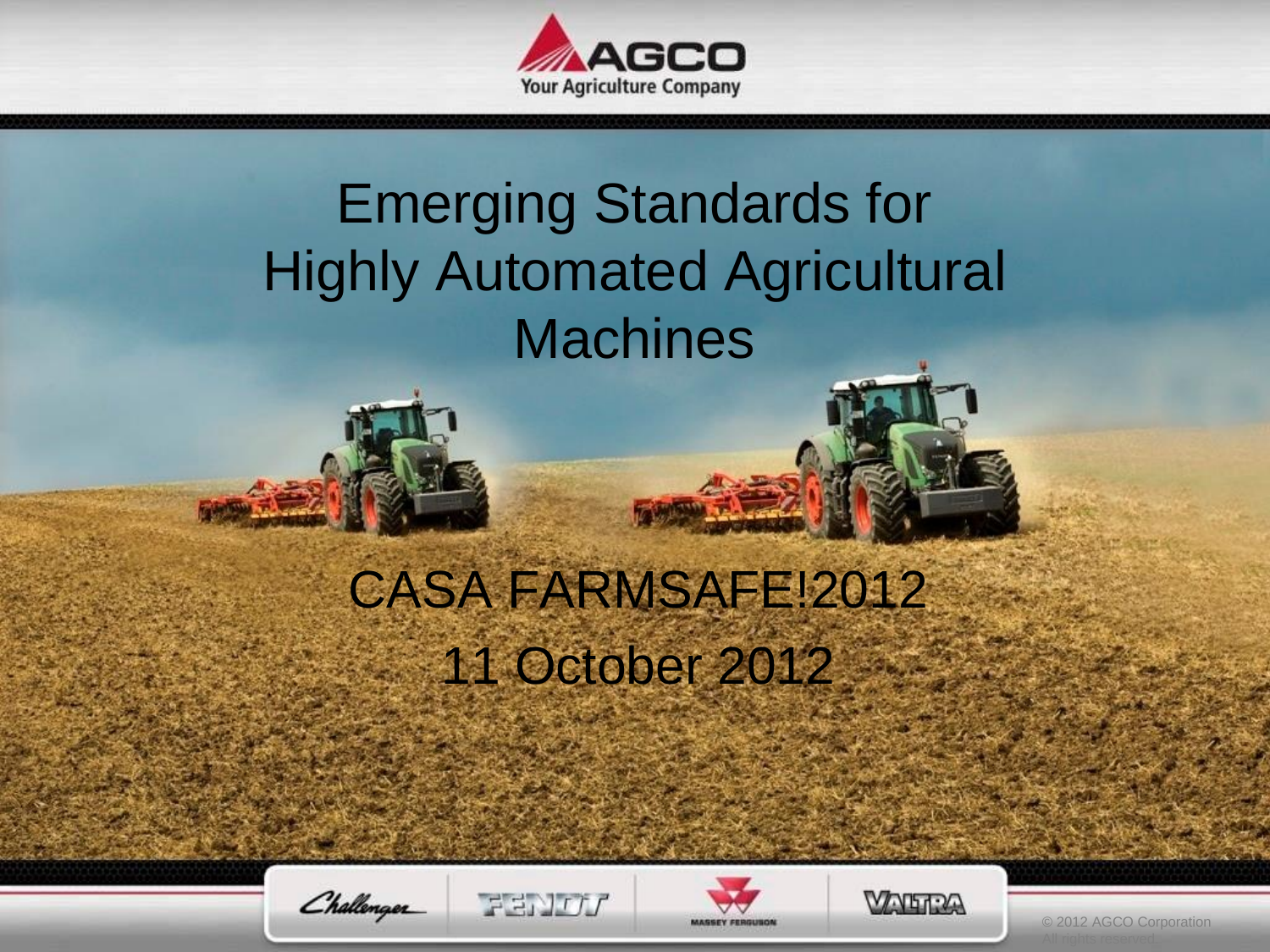

# *Send in the Drones!*

- **Current production agricultural machines now** possess a high degree of electronic (fly-bywire) control.
	- Engine
	- Transmission
	- Hitches
	- Hydraulics
	- Steering assist

Challenger



2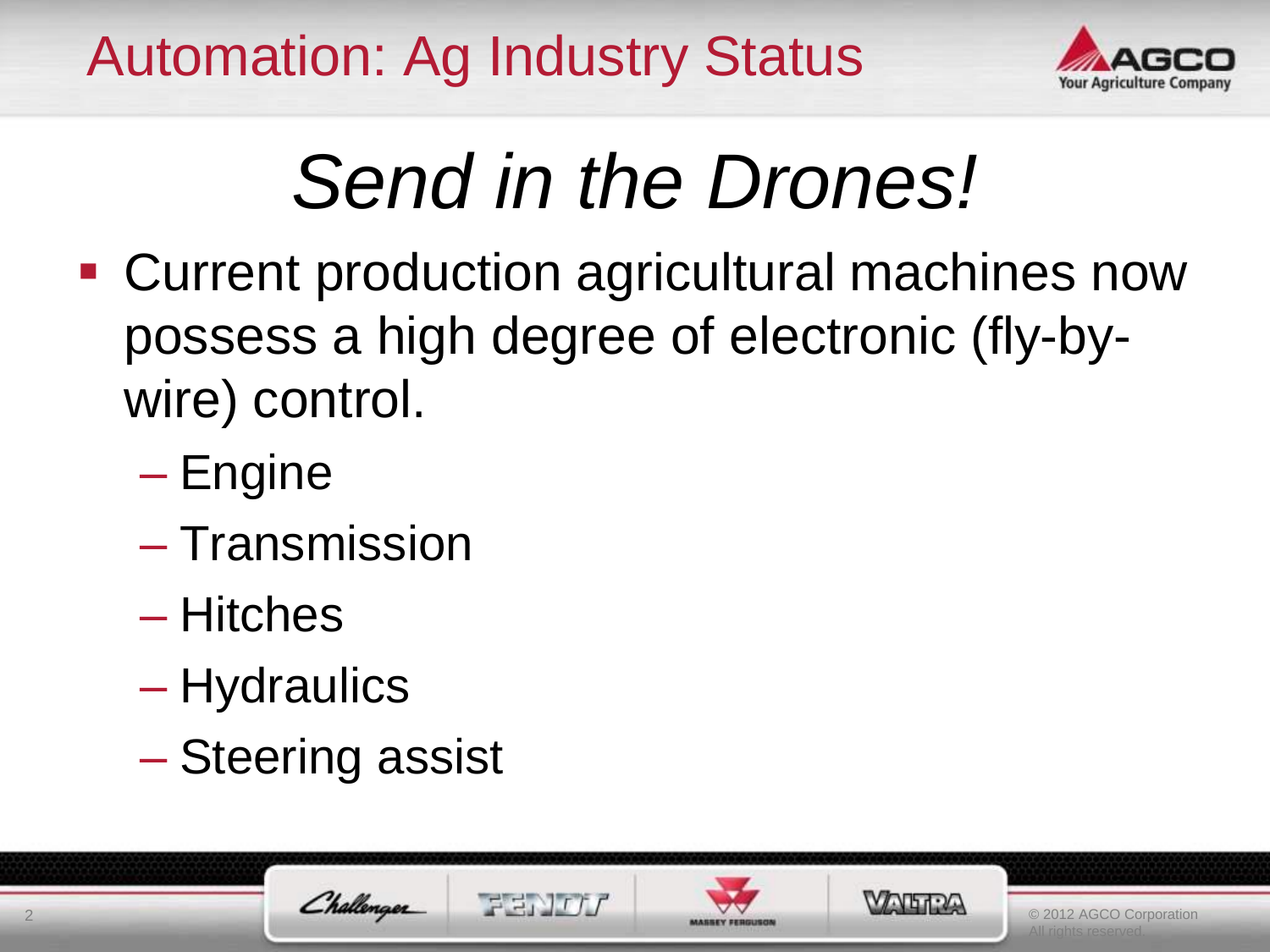

© 2012 AGCO Corporation

- As a result, computers control many of a machine's functions—that allows automation
- Recent automation developments include:
	- Automatic steering

Challenger

- Automatic headland sequences
- Tractor / implement sequences
- Automatic headland turns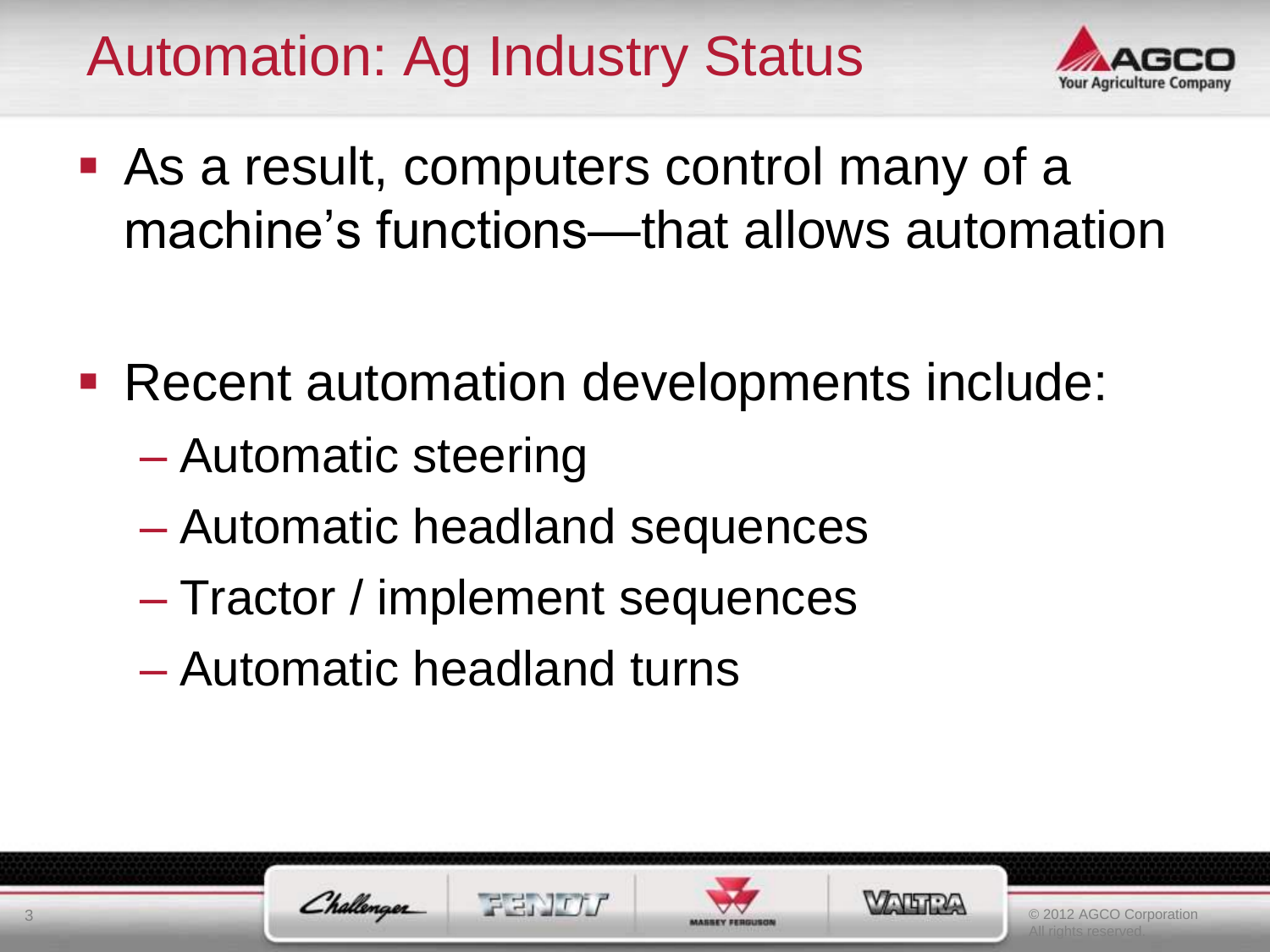

- **Imminent developments in automation** 
	- Synchronized vehicle movement: one machine coordinates the movements of a second machine
		- Two machines, two operators
			- John Deere Machine Sync
			- CaseIH V2V
		- Two machines, one operator
			- Fendt GuideConnect



4





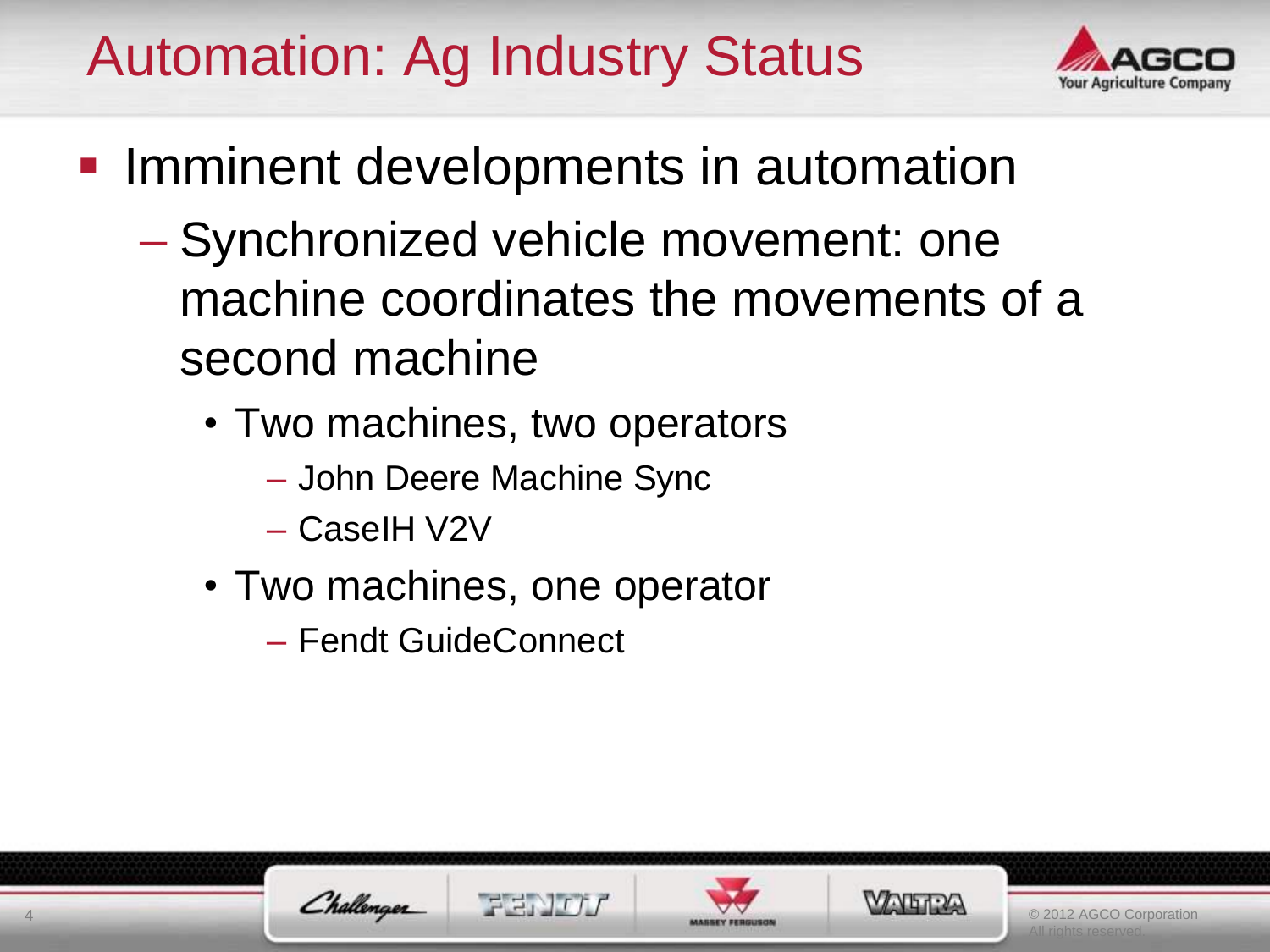## JD Machine Sync



http://www.deere.com/wps/dcom/en\_US/prod [ucts/equipment/ag\\_management\\_solutions/g](http://www.deere.com/wps/dcom/en_US/products/equipment/ag_management_solutions/guidance/machine_sync/machine_sync.page) uidance/machine\_sync/machine\_sync.page







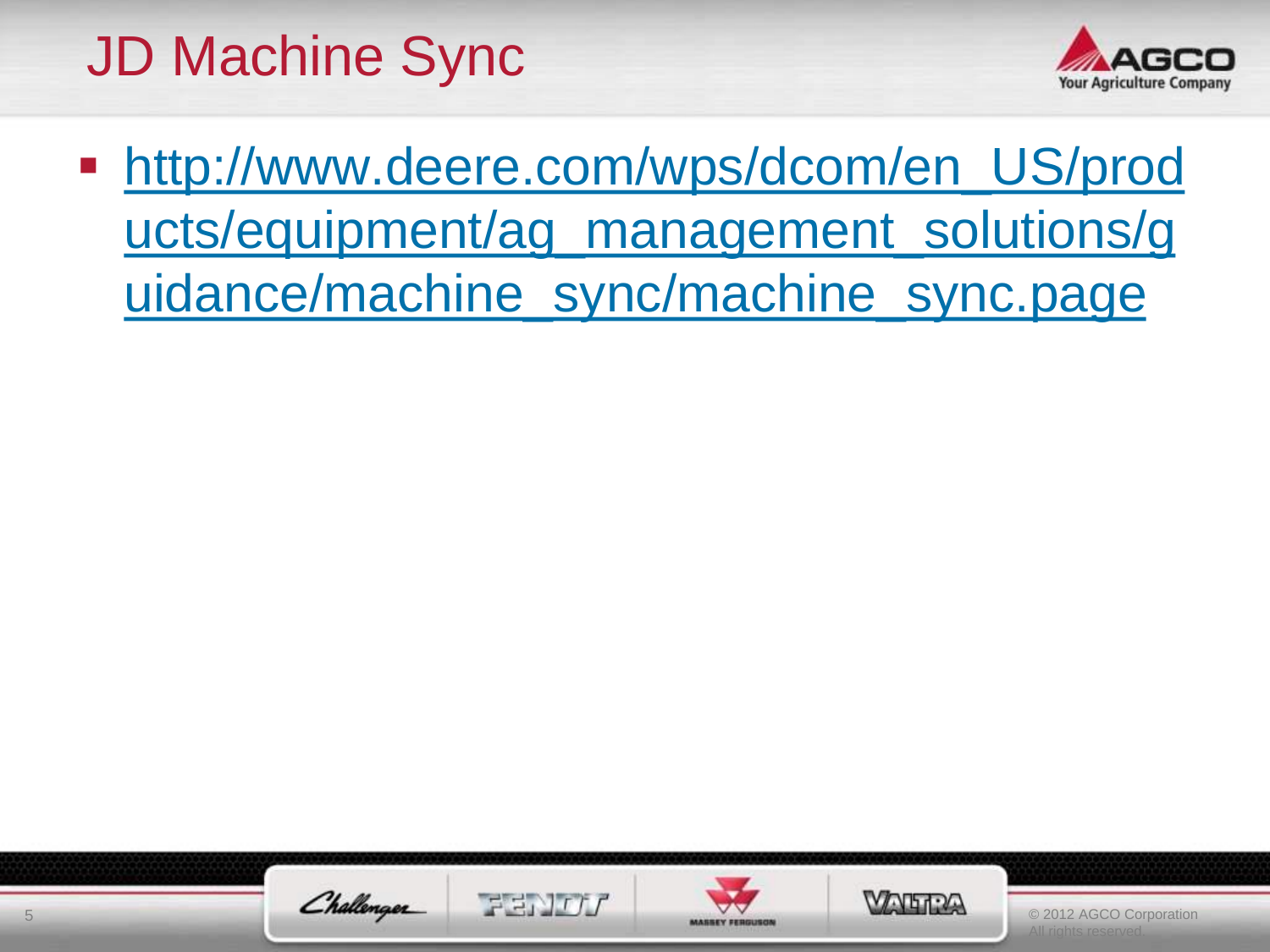CaseIH V2V



**[http://caseihharvesting.com/vehicle-2-vehicle](http://caseihharvesting.com/vehicle-2-vehicle-concept-from-caseih)**concept-from-caseih







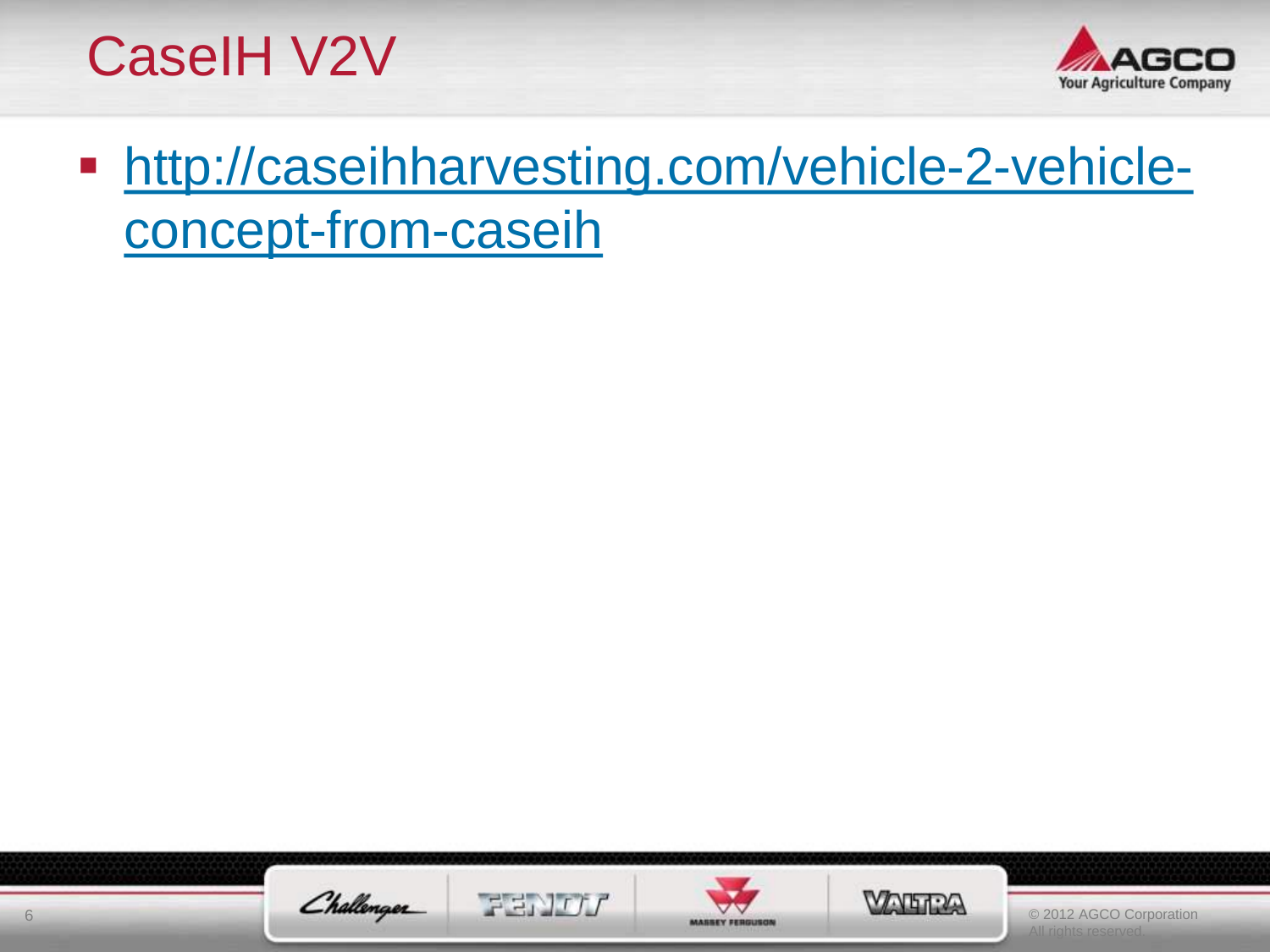#### Fendt GuideConnect





Challenger

7

FENDY





© 2012 AGCO Corporation hts reserved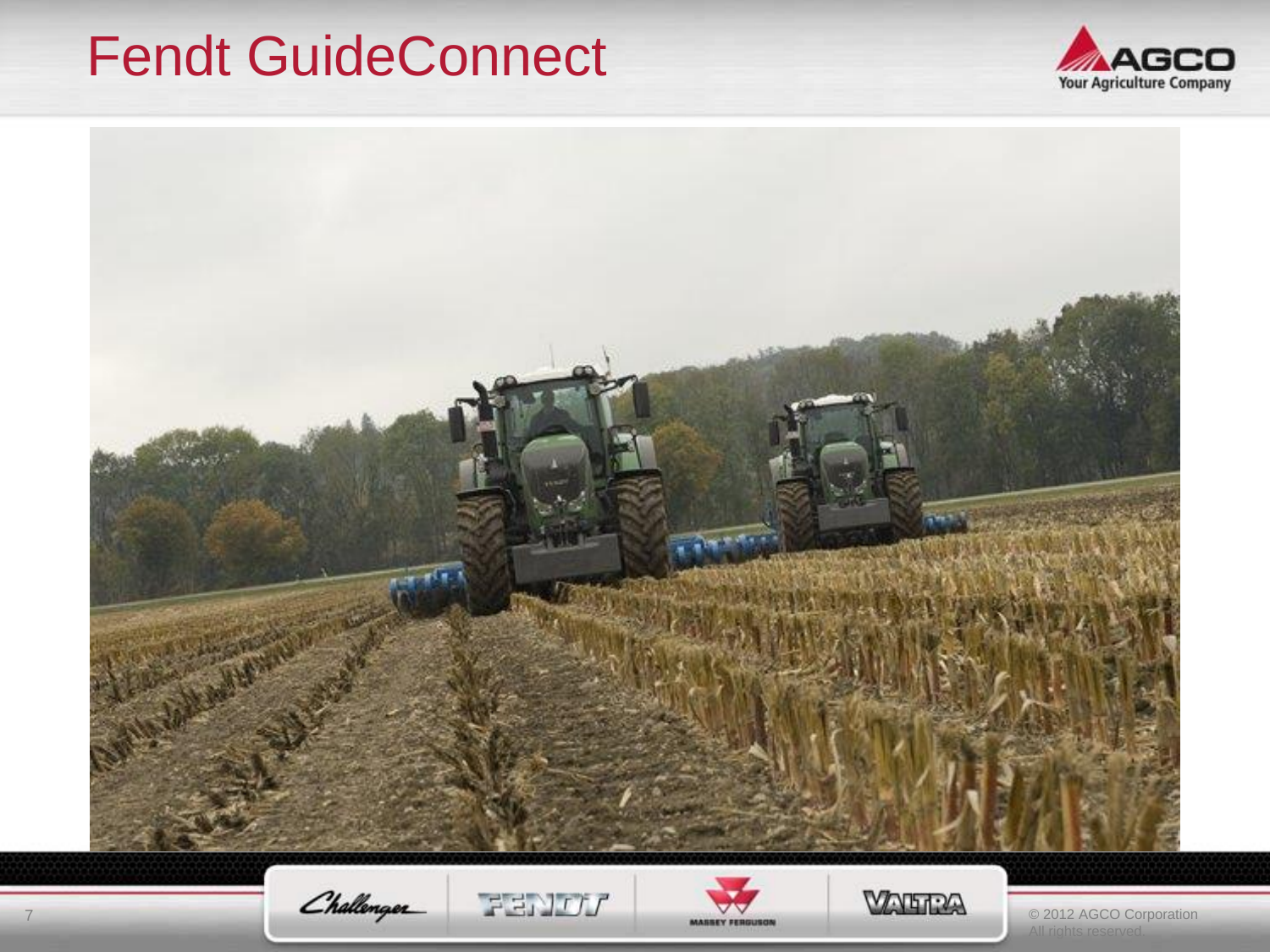Fendt GuideConnect



**<http://youtu.be/aBatgn2JJWs>** 



8





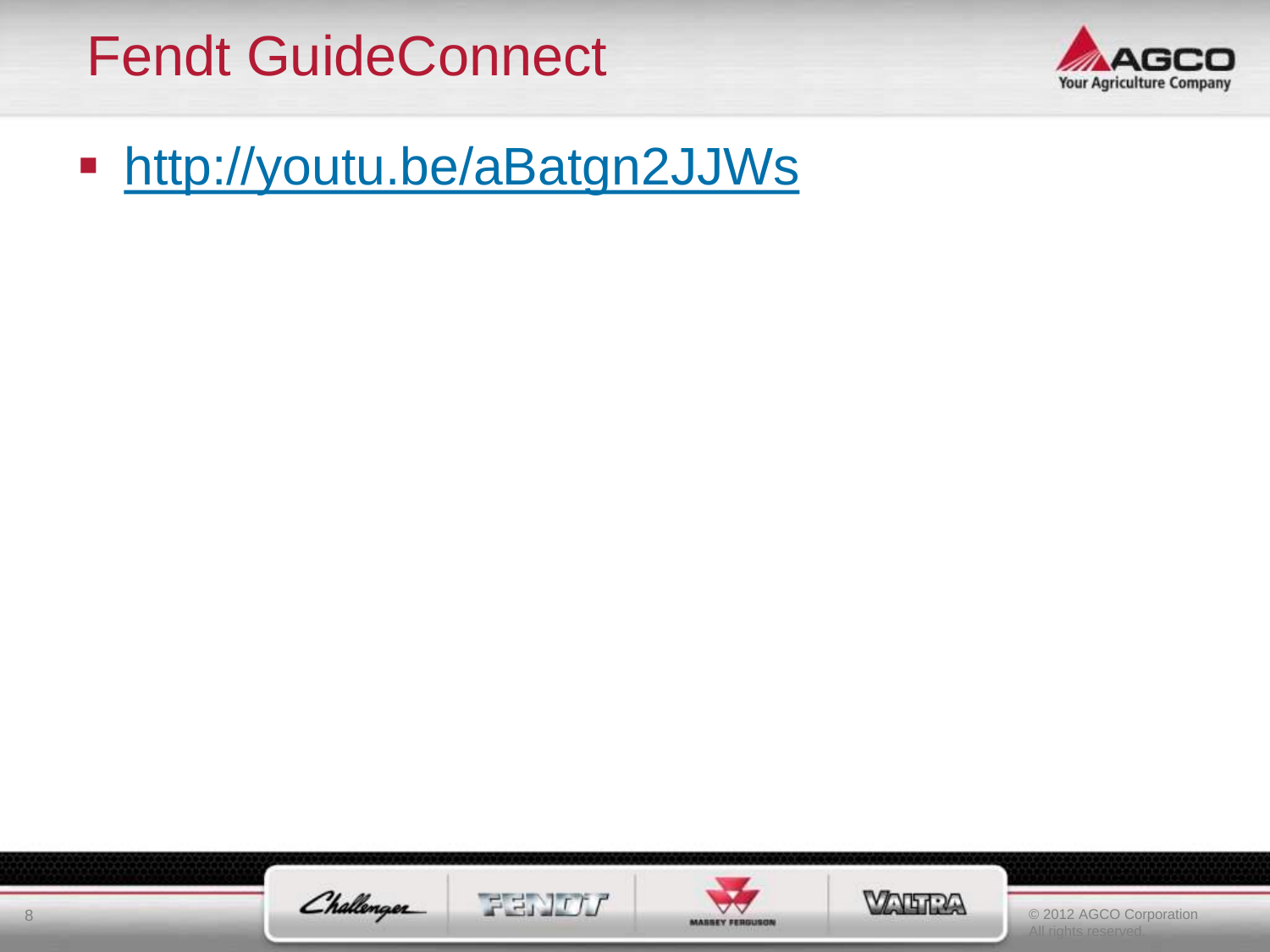

Autonomous machines in development!

- Kinze Autonomy Project
	- Tractor and grain cart
	- Tractor and planter
- **John Deere orchard tractor**







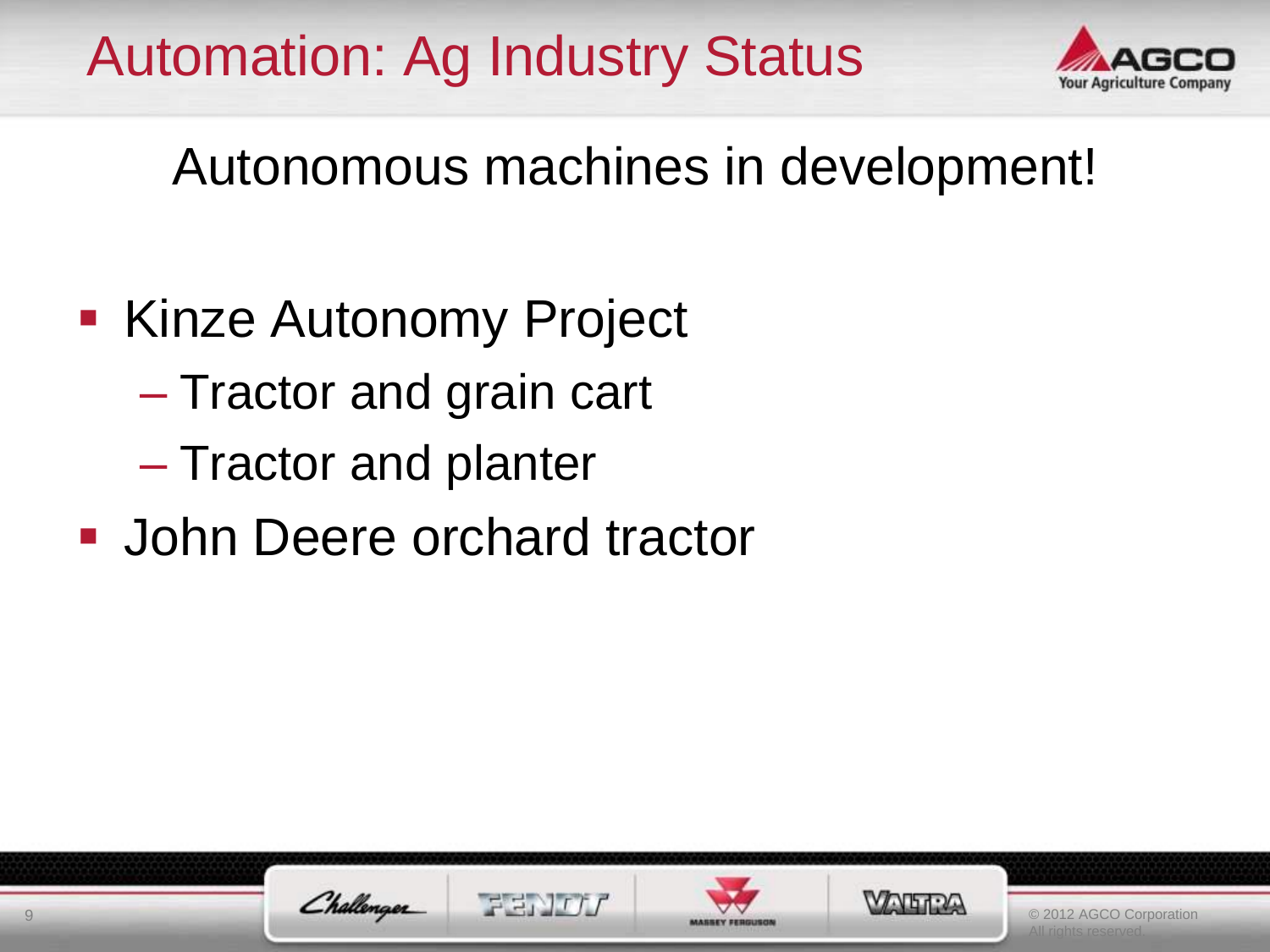#### Kinze Autonomy Project



**<http://www.kinze.com/>** 









© 2012 AGCO Corporation All rights reserved.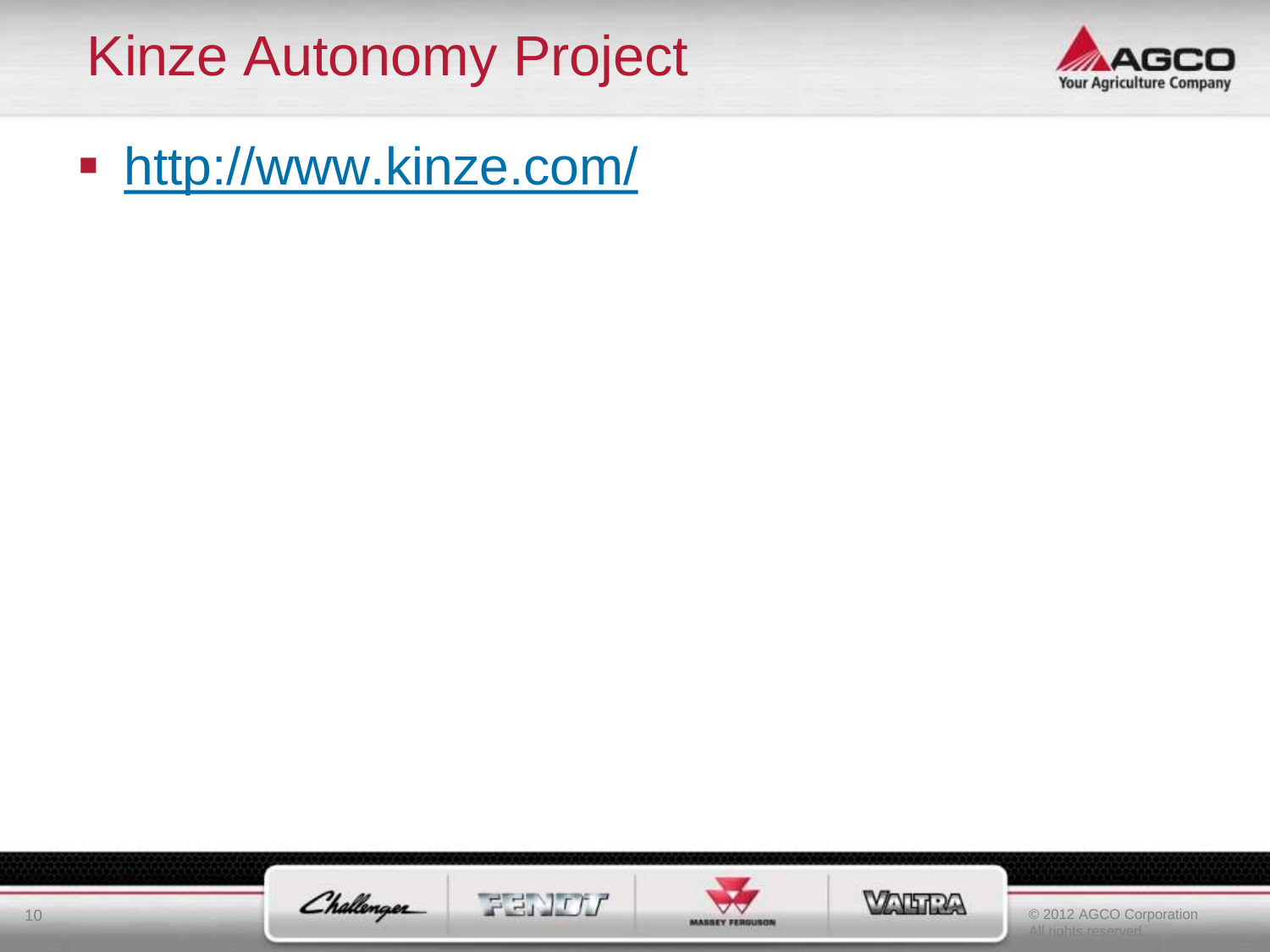#### John Deere Orchard Tractor





Challenger





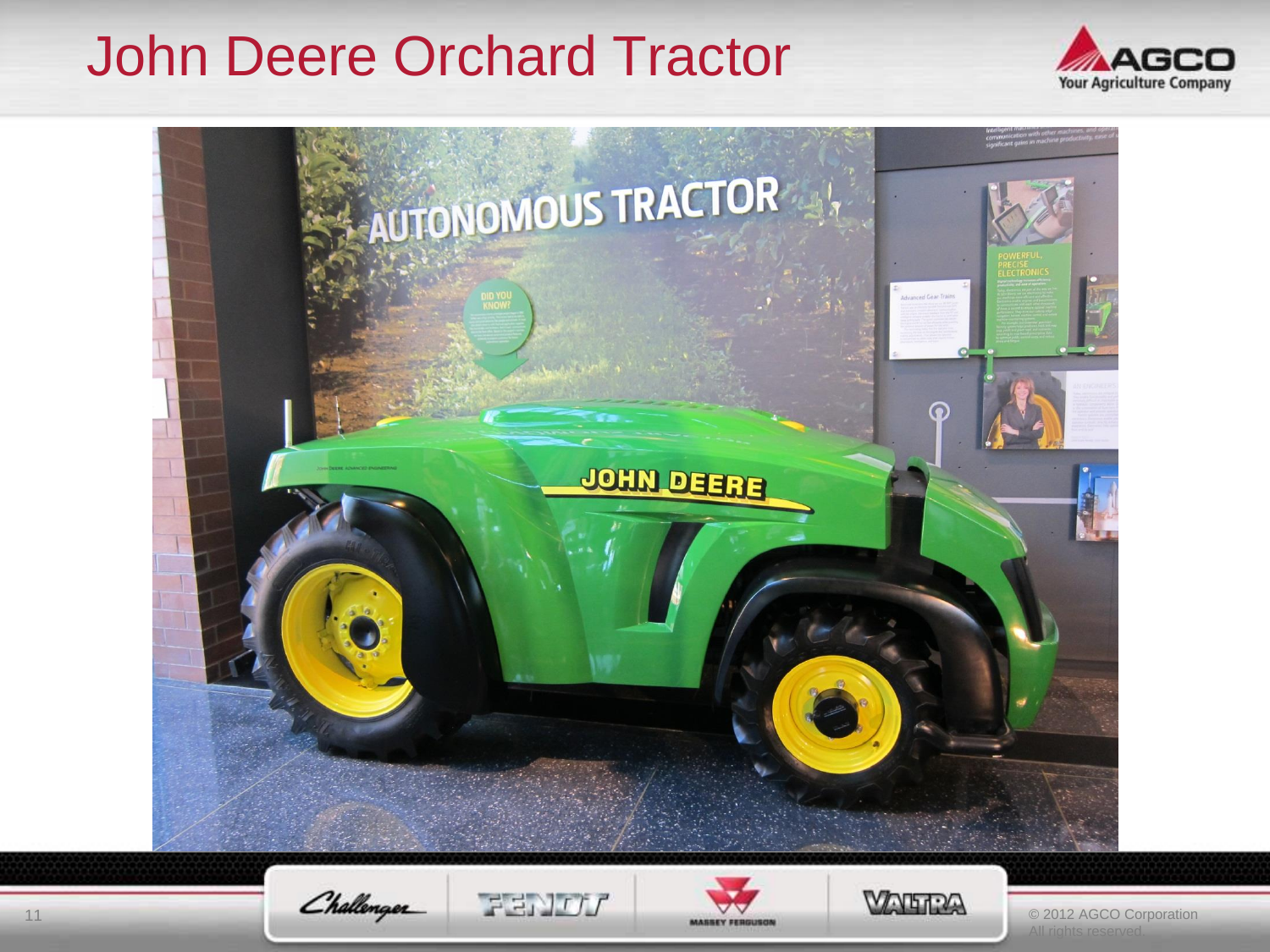## Standard Activity

Challenger



- **NWIP for the Highly Automated Agricultural** Machine Safety Standard (HAAM) has been approved by the US TAG and submitted to ISO TC23 SC3.
- **If appears this standard may proceed under** the Vienna agreement (co-designation as an EN standard)
- **International voting on the NWIP closes 12** October 2012.

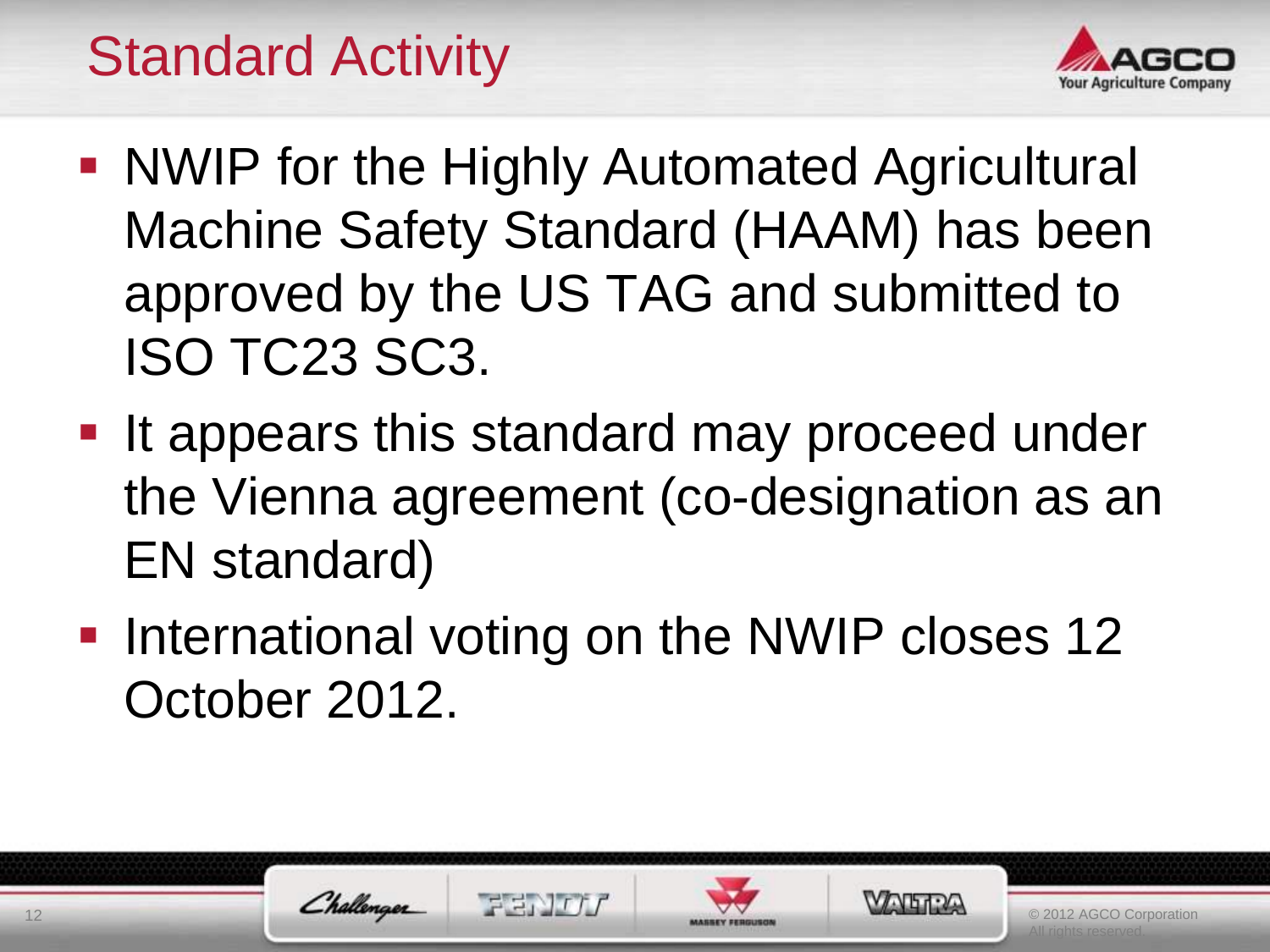

#### ■ Scope (first proposal)

This Standard specifies safety requirements for highly automated operation of agricultural tractors, their implements, and self-propelled agricultural machines.

To ensure the safety of such systems, this standard specifies requirements for general operation, audible and visual indicators, obstacle detection, and machine motion.





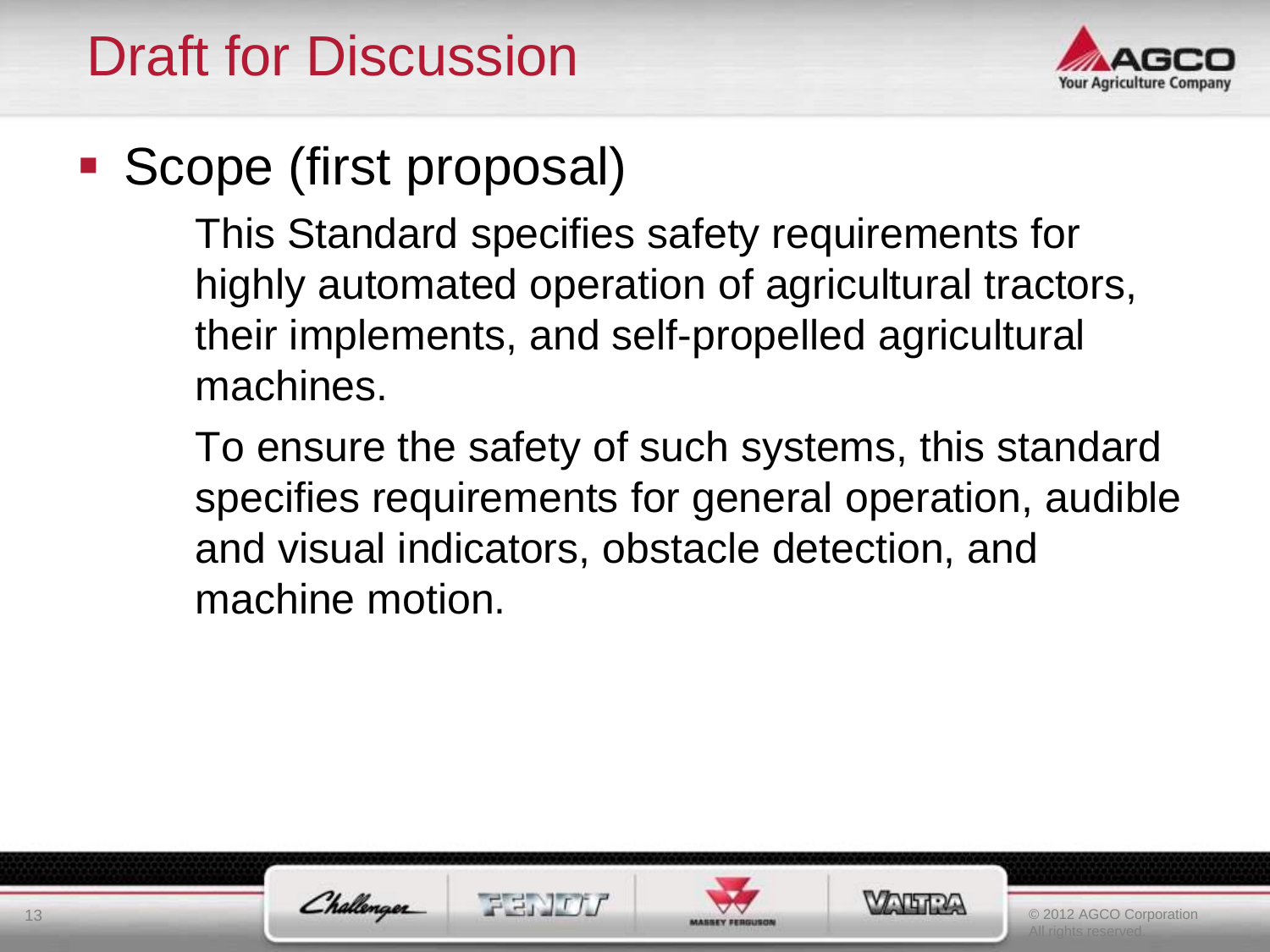

- **General Requirements** 
	- Visual alarms
	- Audible alarms
	- Remote operator interface
	- Machine mode switch
	- Machine occupant control
	- Remote stop control
	- Machine overrides
	- Operational speeds

Challenger

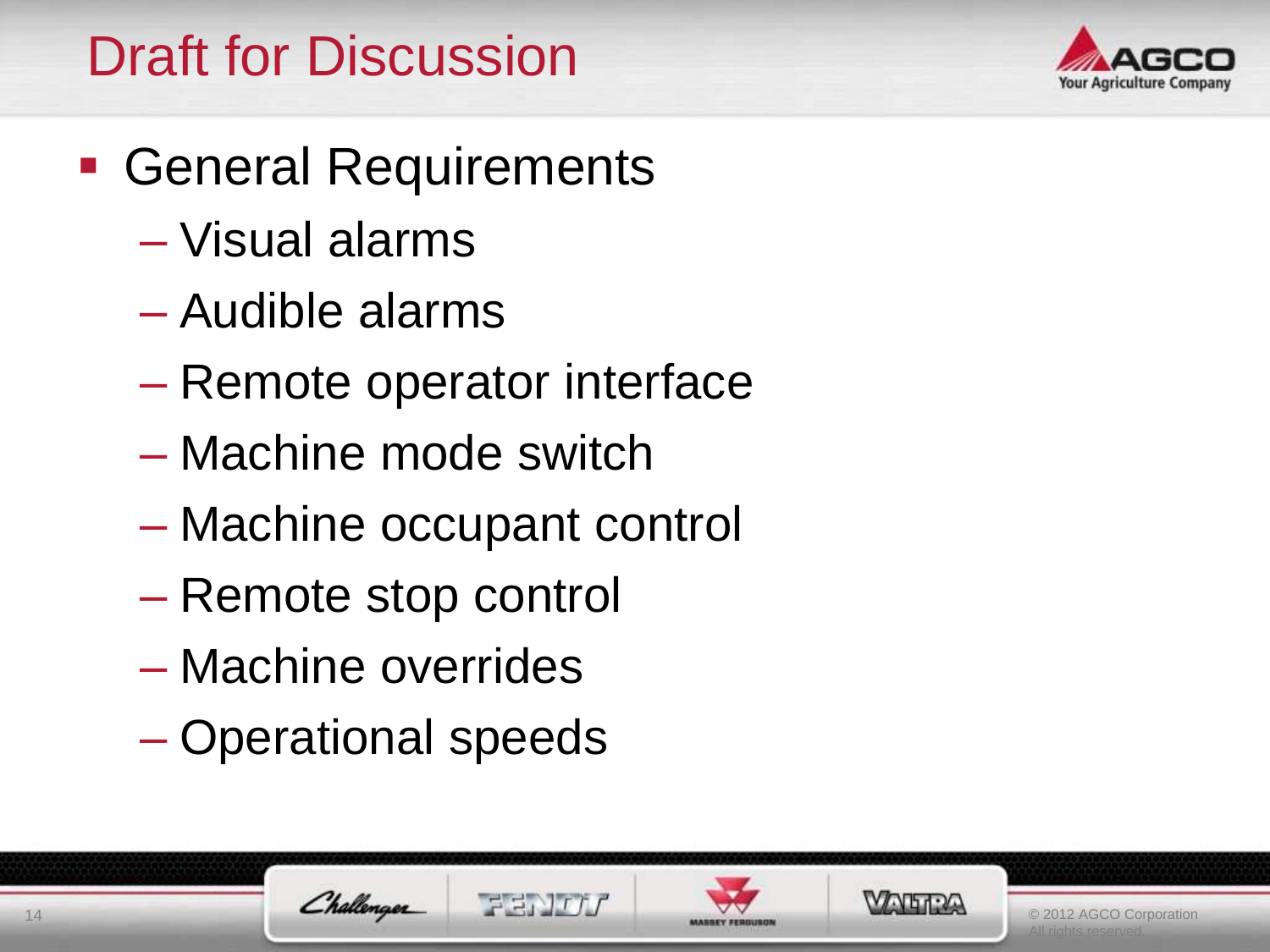

- General Requirements (continued)
	- Communication system
	- Positional requirements
	- Working area—Definitions
	- Maintenance shutdown
	- Perception system
	- Perception system tests
	- Machine guarding system





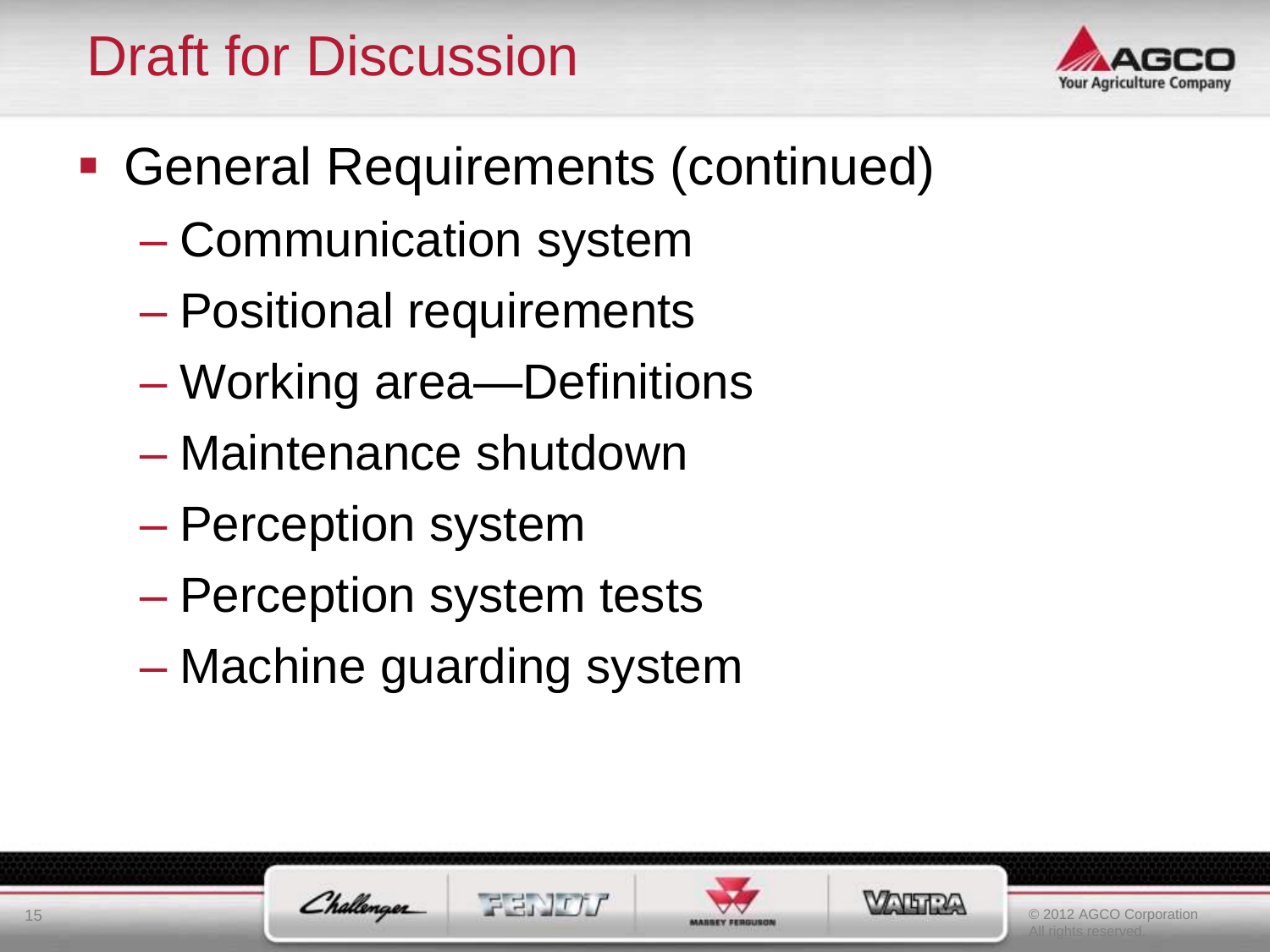

- **Highly Automated Operational Procedures** 
	- Engine start
	- Motion initiation
- **Manual operation** – Pendant control
- **Instructions** 
	- Operators manual
	- Safety and instructional signs





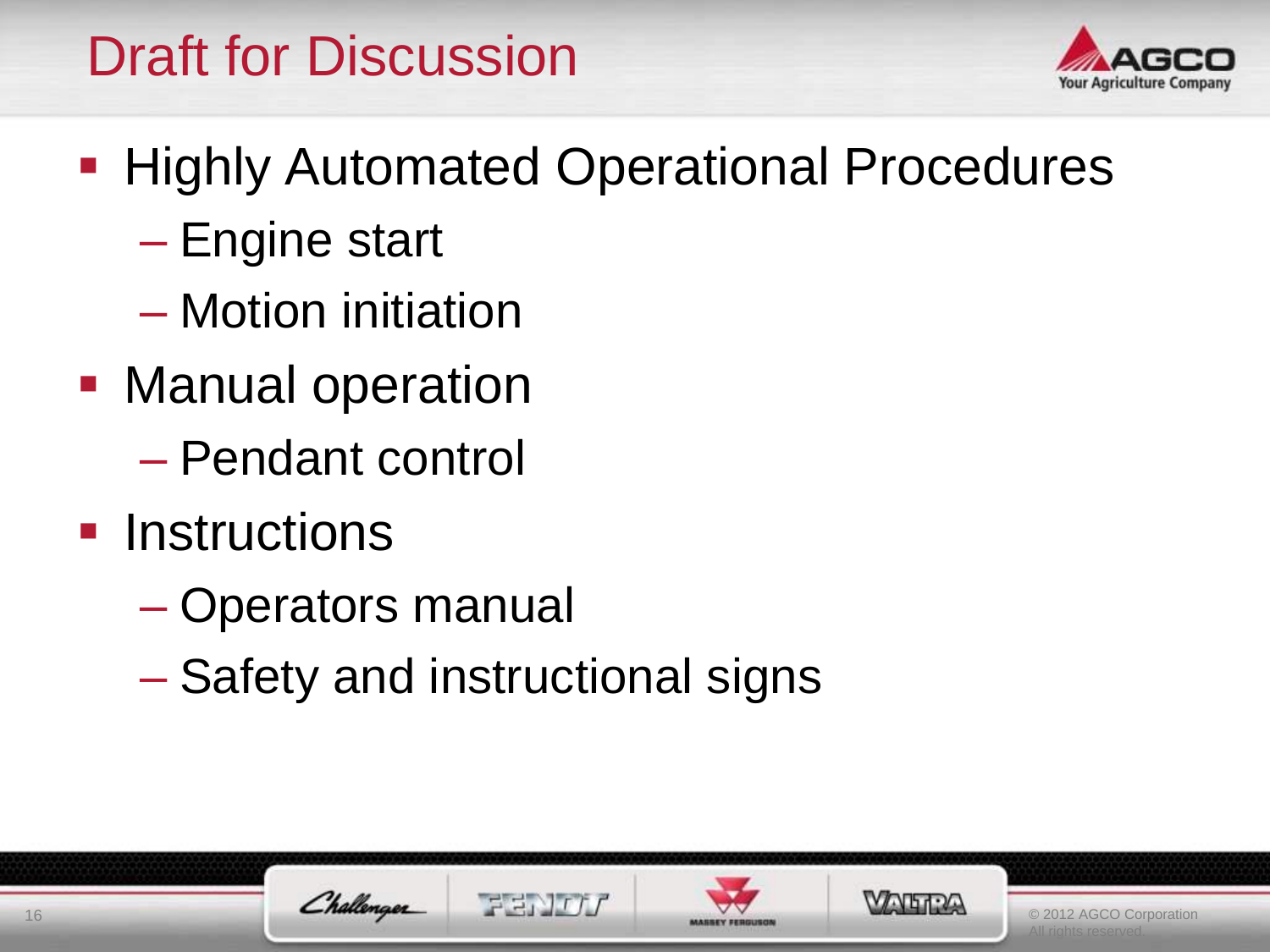#### Acknowledgements



#### **Photos are from the following websites:**

- [http://www.deere.com](http://www.deere.com/)
- [http://www.caseih.com](http://www.caseih.com/)
- [http://www.kinze.com](http://www.kinze.com/)